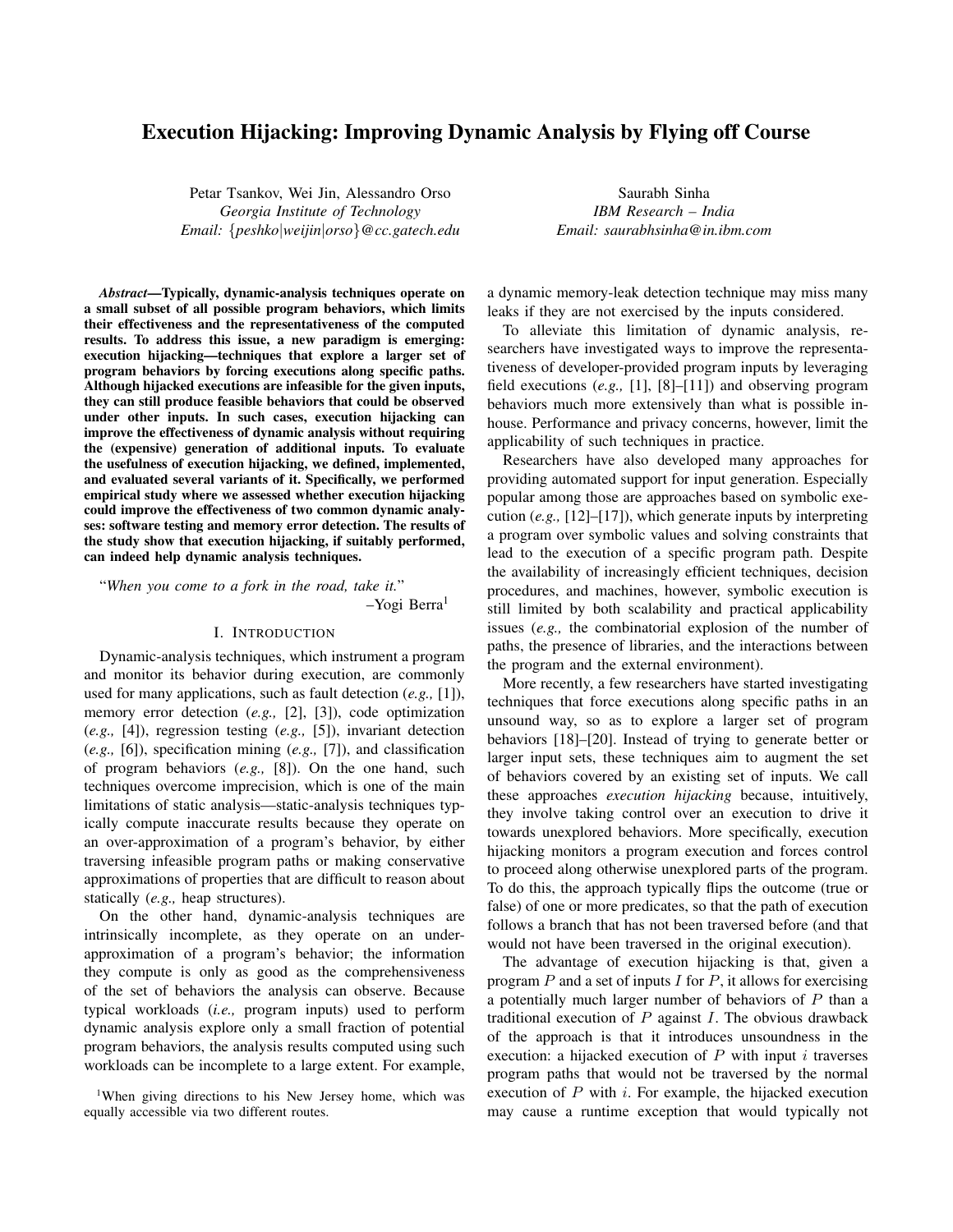occur in the normal execution and may be a false positive. However, there are cases where the manifested behavior could occur for some other normal execution with a different input  $i'$ . In these cases, the hijacked execution can expose such behavior without requiring the generation of input i'. In general, the usefulness of the technique depends on how often a behavior manifested by a hijacked execution is infeasible.

In this paper, we perform an investigation of execution hijacking and a study of its ability to improve dynamic analysis techniques. To this end, we start by providing a general definition of the approach and discussing several variants of it. These variants include different ways to mitigate the infeasibility problem—some adapted from related work and some new. We then introduce our prototype tool, NIONKA, that is parametrized so that it can run our different variants of the technique. Finally, we present an empirical study in which we assess the usefulness of execution hijacking by using NIONKA to improve the effectiveness of two commonly performed dynamic analyses: software testing [21] and memory error detection [22].

More precisely, in our empirical evaluation we used NIONKA to perform execution hijacking on sets of inputs of different sizes for several applications while performing the dynamic analyses considered. We then compared the results of the analyses performed with and without NIONKA and measured the effectiveness of execution hijacking in improving such results. Although our investigation is still at its early stages, our results are promising and motivate further research. For the programs, input sets, and analyses considered, execution hijacking was always able to improve the results of the analysis—software testing revealed more failures, and memory-error detection identified more errors. Moreover, the analysis of the performance of the different variants considered provides some insight on successful ways to mitigate the infeasibility problem and, ultimately, reduce the number of false positives.

If our initial results were confirmed by further studies, execution hijacking could represent a considerable step forward for dynamic analysis because it (1) can be applied to programs of any complexity that take inputs of any complexity, (2) requires no expensive analysis, and (3) is easily implementable through lightweight instrumentation.

The main contributions of this work are:

- A general definition of execution hijacking, an approach for increasing the number of behaviors observed by dynamic analysis without generating new inputs.
- Several variants of the basic approach that can help mitigate the infeasibility problem that is inherent in execution hijacking.
- The development of NIONKA, a tool that implements our different variants of execution hijacking and that is

```
Inputs: {<100, 100>, <0, 0>, <-100, -100>}
void main(int x, y) {
1. z = \text{complex}(x);
2. if (z > 0)3. print (100 / y);
4. else
5. print (100);
            (a)
                               void main(int x, y) {
                              1. z = complex(x);
                               2. if ((z > 0) && (y != 0))
                              3. print (100 / y);
                               4. else
                               5. print (100);
                               }
                                            (b)
```
Figure 1. Examples of successful and unsuccessful applications of execution hijacking.

freely available.<sup>2</sup>

• An initial study that shows feasibility and potential usefulness of execution hijacking and the characteristics of the approach that can help making it more effective.

## II. EXECUTION HIJACKING

In this section, we first introduce the concept of execution hijacking using an example and then discuss it in detail.

## *A. Overview*

}

The basic idea behind execution hijacking is straightforward: we want to forcibly exercise program behaviors that would not otherwise be exercised by a given set of inputs. To do this, the approach forces executions to follow specific paths by flipping the outcome of some predicates. To illustrate the basic approach, we use the two small code examples shown in Figure 1.

The two examples are almost identical; the only difference between the two programs is the predicate at line 2. Consider a scenario where the dynamic analysis we are interested in is some form of smoke test [23]: that is, we execute the application against a set of inputs and check whether it crashes or runs to completion. Assume that the inputs we are using are the ones shown in the figure (same inputs for both programs). Assume also that none of the values used for x causes the return value of complex, and thus z, to be greater than zero.

For the example in Figure 1(a), execution hijacking could be used to flip the outcome of the predicate at line 2, so as to cover that yet uncovered part of the program. By doing so, the execution of the second input would result in a failure due to a division by zero at line 3. In this case, although the hijacked execution is infeasible for input  $\langle 0, 0 \rangle$ , it still identifies an actual problem with the code that could occur for any input  $\langle x, y \rangle$  where (1) y is zero and (2) the value of x causes complex to return a positive value. Most importantly, it does so without having to identify such value of x and simply using the existing set of inputs for a program (*e.g.,* the program's test suite).

For the example in Figure 1(b) too, execution hijacking could be used to flip the outcome of the predicate at line 2. And also in this case, for the second input, the flipping would result in a failure due to the division by zero at line 3. In this

<sup>2</sup>The tool can be downloaded at http://www.cc.gatech.edu/∼orso/nionka/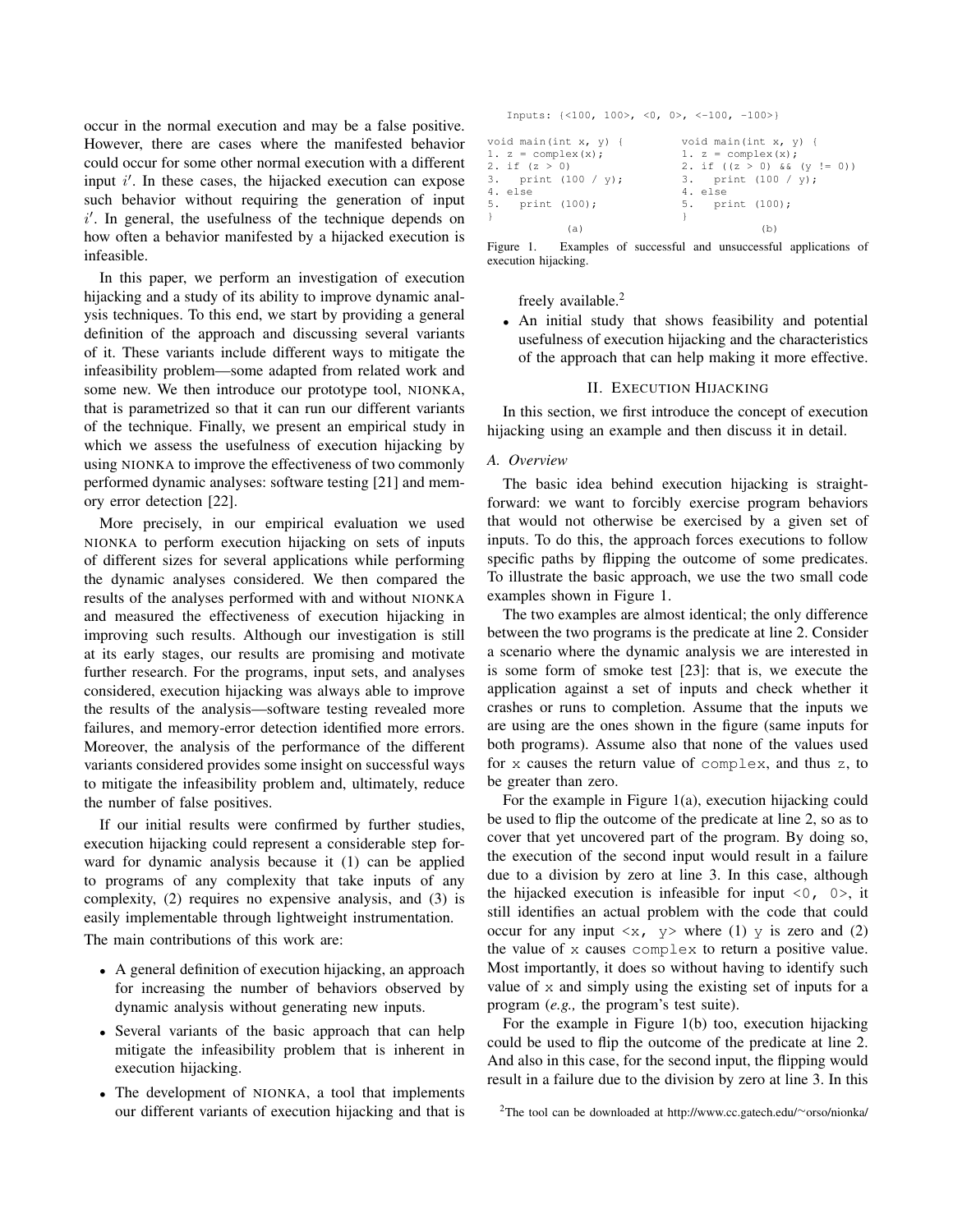case, however, the problem identified is a false positive—the predicate that we flipped is checking exactly that y has a non-zero value.

These two examples illustrate the best and worst cases for execution hijacking. In the former case, execution hijacking reveals a feasible behavior and improves the effectiveness of dynamic analysis. In the latter case, conversely, execution hijacking generates an infeasible behavior that results in a false positive in the analysis. The relative frequency of the two cases, which we investigate in Section IV, determines the usefulness of the approach in practice.

## *B. Terminology and Definitions*

In this section, we provide the terminology and definitions that we use in the rest of the paper.

Given a program  $P$  and an input  $i$ , we indicate with  $e_n(P, i)$  the normal (*i.e.*, non-hijacked) execution of P with i as input. Given a program  $P$  and a set of inputs  $I$ , we call  $\mathcal{E}_n(P, I) = \{e(P, i) \mid i \in I\}$  the set of normal executions of P when run against all of the inputs in I.

Given a program  $P$ , an input i, and a predicate s, we call  $e_h(P, i, s)$  the hijacked execution of P that is obtained by running  $P$  against  $i$  and flipping the outcome of predicate s when it is evaluated. Similarly, given a program P, an input i, and a set of predicates S, we call  $\mathcal{E}_h(P, i, S)$  ${e_h(P, i, s) \mid s \in S}$  the set of hijacked executions of P that is obtained by running P against i once for every  $s \in S$ , and flipping the outcome of predicate s during that execution. Finally, given a program  $P$ , a set of inputs  $I$  of cardinality n, and a set S of sets of predicates  $\{S_1, ..., S_n\}$ , one for each  $i \in I$ ,  $\mathcal{E}_h(P, I, \{S\}) = \{ \mathcal{E}_h(P, i_j, S_k) \mid i_j \in I, S_k \in$  $\mathcal{S}, \wedge j = k$ .

Given a program  $P$  and an execution of the program for a given input  $i$ , there are many places where the execution can be hijacked. Basically, each predicate in the program that is reached by  $i$  can be flipped to force the program down a different path. However, it makes little sense to force the execution along branches that would be exercised anyway. We therefore consider a predicate s as *flippable* with respect to an input i if s is covered by i, but one of s's outgoing branches is not covered by the input. From a practical standpoint, the set  $fp(P, i)$  of flippable predicates for a program  $P$  and a given input  $i$  can be easily computed by collecting branch coverage information for  $\mathcal{E}_n(P, i)$ .

In this paper, we use the term *behavior* to indicate, intuitively, any observable aspect of an execution—which behaviors are of actual interest depends on the kind of dynamic analysis performed. If the analysis of interest identifies program failures, for instance, as in the two examples of Figure 1, any abnormal termination is a behavior of interest. Alternatively, if we are performing memory-leak detection, any memory allocation, deallocation, or access would be a behavior of interest. Although it may be possible to tailor execution hijacking to the specific dynamic analysis at hand,

in its basic formulation, the approach is analysis-agnostic and simply tries to exercise as many behaviors as possible by steering the execution towards unexplored parts of the program.

Let  $b$  be a behavior of interest that is observed at a program point  $p$ , under state  $\Gamma$ , in a hijacked execution. We call *relevant state*,  $\Gamma_{rel} \subset \Gamma$  for b the set of variables and associated values that characterize b at p. The *relevant state variables*,  $vars(\Gamma_{rel})$ , are the variables (or memory locations in general) over which state  $\Gamma_{rel}$  is defined. In the code of Figure 1, for instance, for the behavior in which a division by zero occurs at line 3,  $\Gamma_{rel} = {\{\langle y = 0 \rangle\}}$ , as the value zero for y leads to the observed behavior; and  $vars(\Gamma_{rel}) = \{y\}$ . To illustrate with another example, consider a behavior in which a null-pointer exception occurs at a statement that accesses a field fi of an object  $obj$  (*e.g.*,  $y = obj$ .fi); in such a case,  $\Gamma_{rel} = {\langle \text{obj} = null \rangle}$ , and  $vars(\Gamma_{rel}) = {\text{obj}}$ .

# *C. Exploring Additional Behaviors to Improve Dynamic Analyses*

The two examples discussed in Section II-A illustrate how execution hijacking can explore additional program behaviors without requiring the use of new inputs. More generally, execution hijacking works by pushing the program into an inconsistent state in the hope of revealing interesting behaviors that are feasible despite the inconsistency.

Figure 2 provides an intuitive view of execution hijacking, its benefits, and its drawbacks. The left-hand side of the figure shows a typical usage scenario of execution hijacking. In the scenario, we have a program  $P$ , a set of inputs  $I$  for the program, and a dynamic analysis that would normally be performed on the set of executions  $\mathcal{E}_n(P, I)$ . When used in conjunction with execution hijacking, the dynamic analysis operates on the larger set of executions consisting of  $\mathcal{E}_n(P, I)$ plus  $\mathcal{E}_h(P, I, \{S\})$ , where  $\{S\}$  is the set of sets of branches to be flipped, one for each input  $i \in I$ , as defined in Section II-B.

The right-hand side of the figure shows the effect of execution hijacking on the set of behaviors observed by the dynamic analysis at hand. Set  $B(\infty)$  indicates the ideal set of all possible behaviors of  $P$ ; that is, the set of behaviors that would be exposed by exhaustively exercising the program with all possible inputs in the program domain. A dynamic analysis performed on this set of behaviors would be complete.

Set  $B(I) \subset B(\infty)$  is the set of behaviors of P observed when P is run against all inputs in I. Typically,  $B(I)$  is a very small subset of  $B(\infty)$ , and dynamic analyses performed on  $B(I)$  produce results that are, therefore, incomplete. Execution hijacking, by forcing executions along unexplored parts of the program, exposes a set of behaviors  $B<sub>h</sub>(I)$  that can be divided into three categories: (1) behaviors that are also revealed by I  $(B(I) \cap B_h(I))$ , which do not provide any additional information to the dynamic analysis; (2) behaviors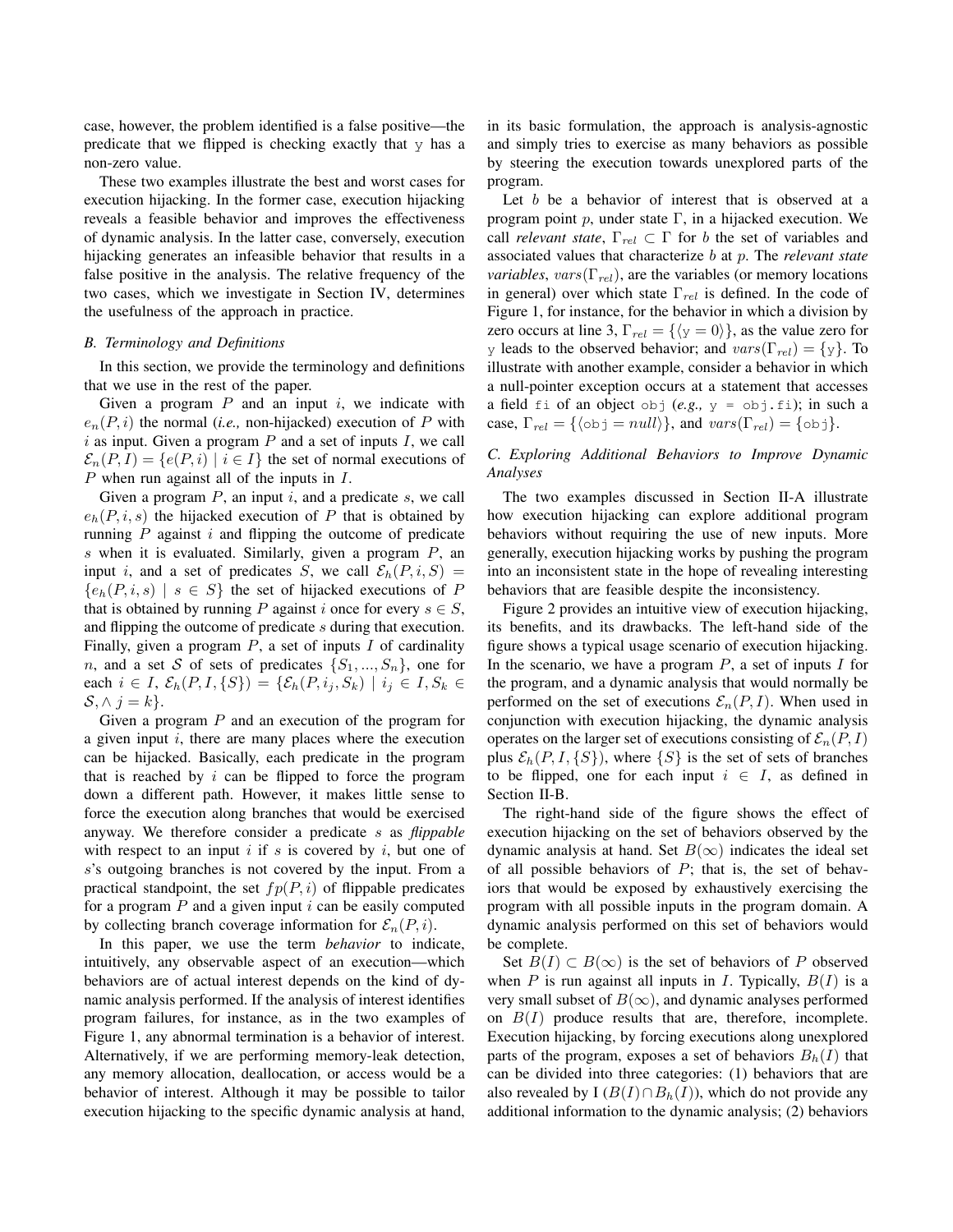

Figure 2. Intuitive view of execution hijacking, its benefits, and its drawbacks.

that are not revealed by I and are infeasible  $(B_h(I)-B(\infty))$ , which may cause the analysis to generate false positives; (3) behaviors that are not revealed by I and are feasible  $(B_h(I) \cap B(\infty) - B(I))$ , which would increase the set of behaviors that the dynamic analysis can observe and may, thus, improve the results of the analysis.

More precisely, let us consider a behavior  $b$  of interest that occurs, for a hijacked execution, at a program point  $p$ , with state  $\Gamma$  and relevant state  $\Gamma_{rel}$ . Behavior b is a valid behavior if there exists a normal execution  $\mathcal E$  such that (1) p is reached in  $\mathcal E$  with state  $\Gamma'$ , and (2)  $\Gamma_{rel} \subset \Gamma'$ . In such cases, the behavior observed in the hijacked execution can also occur in a normal execution. In all other cases, b is infeasible and any analysis result derived from  $b$  is likely to be a false positive.

# III. INSTANTIATION AND IMPLEMENTATION OF THE APPROACH

There are many ways in which execution hijacking can be instantiated, based on how the different aspects of the technique are defined. In our investigation, we instantiated and implemented several variants of execution hijacking, which allowed us to explore some fundamental characteristics of the general approach. In this section, we discuss these variants along two main dimensions. The first dimension relates to the extent of deviation from normal executions, that is, the extent or aggressiveness of the hijacking we implemented. The second dimension involves infeasibilitymitigation techniques that we defined or integrated into our variants. Note that these two dimensions are not fully orthogonal. For example, a larger deviation from normal executions may result in more infeasible results and thus require stronger mitigation techniques.

#### *A. Execution Hijacking Aggressiveness*

Given the set of flippable predicates for a program P and a set of inputs I,  $fp(P, I)$ , there are three main aspects that affect the aggressiveness of execution hijacking: which specific branches to flip, how many branches to flip in a single execution, and when to flip such branches.

*Choice of the branches to flip:* One straightforward possibility, when deciding which branches to flip for an input  $i \in I$ , is to go exhaustively and perform all of the executions in  $\mathcal{E}_h(P, i, fp(P, I))$ , that is, flip all branches in  $fp(P, I)$ . In our second study, we followed this exhaustive approach because it gives us more data points for our investigation and more opportunities of studying the proposed infeasibilitymitigation techniques. Another option is to use a random approach in which the branches to flip are chosen based on some probability distribution. Yet another possibility would be to use a directed approach that may pick the specific branch to flip based on some goal. For example, if we are using execution hijacking to support a dynamic analysis that targets specific program entities (*e.g.,* pointer dereferences), we may flip branches that are more likely to exercise one or more of such entities. We used this directed approach in our first study.

*Number of branches to flip in a single execution:* In general, the higher the number of predicates flipped in a single execution, the more inconsistent the program state and the lower the likelihood for the generated behaviors to be feasible. Therefore, we decided to flip at most one predicate per execution. In this way, we can better investigate the effectiveness of execution hijacking by limiting the number of factors involved in the study and the noise in the results.

*Choice of when to flip a branch:* Related to the issue of the number of predicates to flip in a single execution is the issue of when to flip them. Also in this case, there are various possibilities. A predicate may be flipped each time it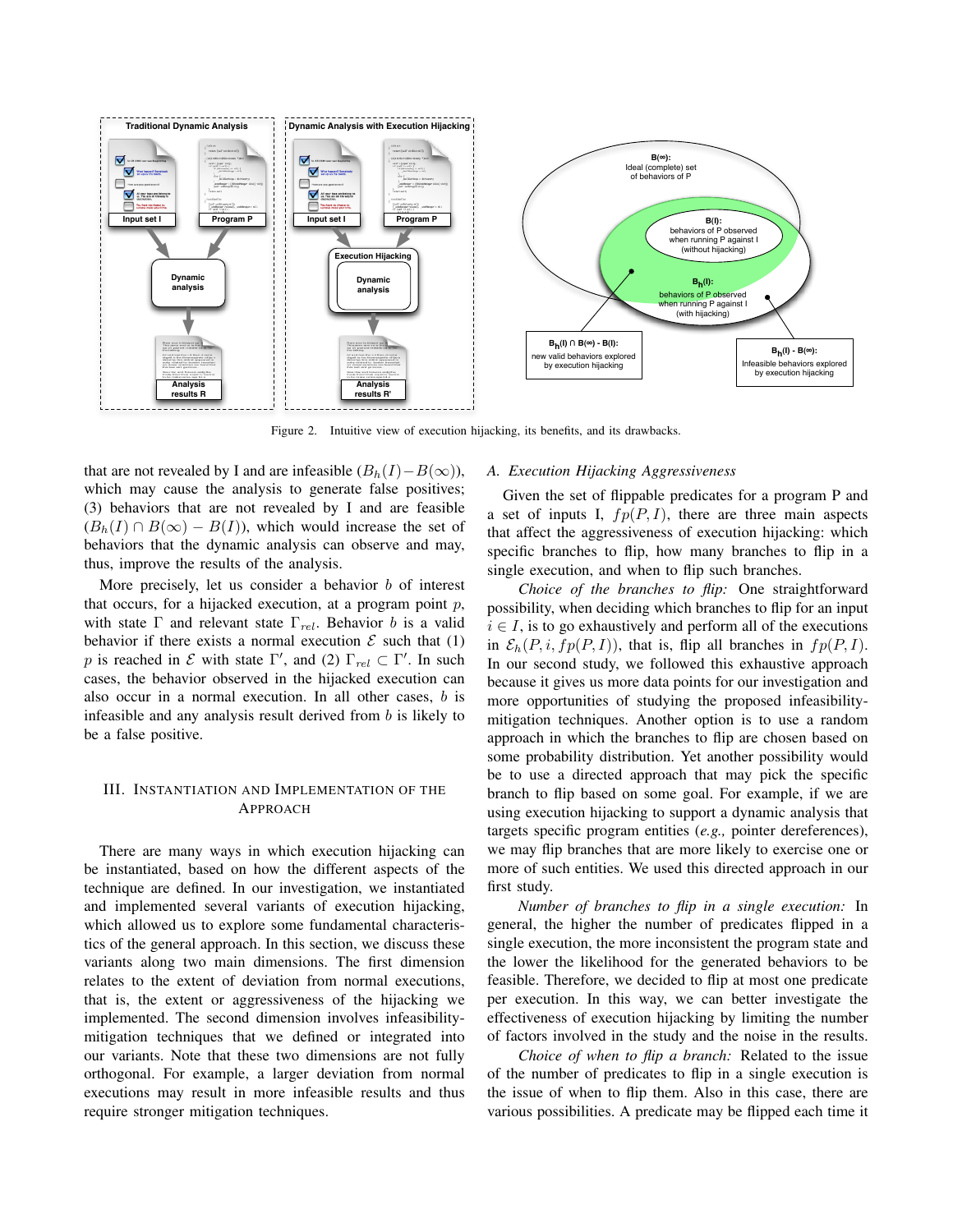is evaluated, the first time only, each other time, randomly, and so on. Our current implementation is generic enough that it can support all such options. In the study presented in Section IV, however, we decided to flip a predicate when it is evaluated the first time during the execution only, so as to reduce state deviation introduced by execution hijacking.

#### *B. Infeasibility-mitigation Techniques*

Because the usefulness of execution hijacking depends on how often a behavior manifested by a hijacked execution is infeasible and results in a false positive, it is important to try to limit the occurrences of such infeasible behaviors. To this end, we defined and adapted several infeasibility-mitigation techniques, which we describe in the rest of this section.

*1) Filtering:* Filtering removes from consideration apriori, before hijacking, those branches whose forced execution would likely result in infeasible behaviors. Our approach performs filtering based on code patterns, where a *code pattern* is a predicate with some specific characteristics. Currently, we use one pattern, the null-check pattern, which matches predicates that check whether a reference has a NULL value. Intuitively, these predicates are used to guard the access to the reference being checked, and flipping them is likely to result in a memory access error that could not occur in any normal execution. This is also confirmed by our experience with execution hijacking.

*2) Early termination of hijacked executions:* This technique is based on the intuition that more feasible behaviors are likely be revealed soon after hijacking occurs, before the corrupted state propagates widely. In other words, the longer an execution continues after hijacking, more infeasible behaviors are likely to be revealed because state corruption would become more pervasive. The technique therefore terminates a hijacked execution based on a stopping criterion. In our current formulation, we use coverage as a stopping criterion: our technique terminates a hijacked execution when the execution reaches an already covered statement. This is based on the rationale that additional behaviors are more likely to be revealed when traversing unexplored parts of a program. Although we did not consider additional criteria in this initial investigation, we plan to consider them in future work. Particularly, we will consider criteria based on different types of code coverage, such as data flow or pathbased coverage.

*3) State fixing:* State fixing attempts to reduce state corruption by partially fixing the state after hijacking. Specifically, instead of forcing the execution of branch b at predicate  $p$ , the technique modifies the state of the program when  $p$  is reached so as to actually change the value of the predicate and cause  $b$  to be taken. For instance, if the condition of  $p$ is  $x > 1$ , p is supposed to be flipped, and  $x > 1$  currently evaluates to true, the technique would change the state (in this case, the value of x) so that  $x > 1$  evaluates to false instead (*e.g.,* by assigning a value of 0 to x). The rationale for state fixing is that operating on a state that is still corrupted, but at least locally in sync with the control flow, may reduce infeasibility. Unfortunately, fixing the state is a not-trivial operation in general because (1) predicates can be arbitrarily complex and involve constructs such as pointers and data structures, and (2) there are typically several ways to modify the state to change the outcome of a predicate [18]. To avoid these complications while still being able to investigate the effect of state fixing, our approach is currently limited to performing state fixing for predicates that involve scalar variables only.

## *C. The* NIONKA *tool*

To empirically evaluate the variations of execution hijacking described in the previous section, we implemented them in a prototype tool called NIONKA. NIONKA can perform execution hijacking for C and C++, is built on top of the LLVM compiler infrastructure (http://llvm.org/) and leverages both the static analysis and the instrumentation capabilities of LLVM. One of the advantages of using LLVM is that it can generate target executable code for different architectures, which makes NIONKA more portable.

NIONKA performs predicate flipping for a program  $P$  and a set of inputs  $I$  as follows. First, it analyzes  $P$  to generate a list  $PR$  of all predicates in  $P$  and assigns a unique ID to each predicate. Then, NIONKA leverages LLVM's analysis capabilities to identify the predicates to be filtered out, as described in Section III-B1, and removes them from  $PR$ . In the next step, NIONKA collects coverage information for P when run against each input  $i_k$  in I and creates a set of lists  $B_{i_k}$ , where each list  $B_{i_k}$  contains the branches  $b_j$ , expressed as pairs  $\langle predicateID, outcome \rangle$ , such that input  $i_k$  executes  $b_j$ 's predicate but does not execute  $b_j$ .

Finally, NIONKA replaces each predicate in  $PR$  with an alternative predicate that invokes a checking function chk and passes to  $chk(1)$  the outcome of the condition in the original predicate and (2) the predicate's ID. At runtime, when  $P$  is run against input  $i_k$ ,  $chk$  checks whether a predicate should be flipped based on information read at the beginning of the execution from a configuration file containing the list  $B_{i_k}$  associated with input  $i_k$ . A parameter to NIONKA specifies how many times the branch should be flipped. For our experiments, we decided to flip only the first time the predicate is executed, as described in Section III-A.

Note that, although we have not leveraged this aspect of NIONKA in our evaluation, another parameter to the tool provides the possibility to change the flipping information at runtime, which enables more sophisticated flipping schemes. In fact, we implemented in NIONKA some of these more elaborated flipping schemes (*e.g.,* flipping only n times or only when a specific condition is satisfied).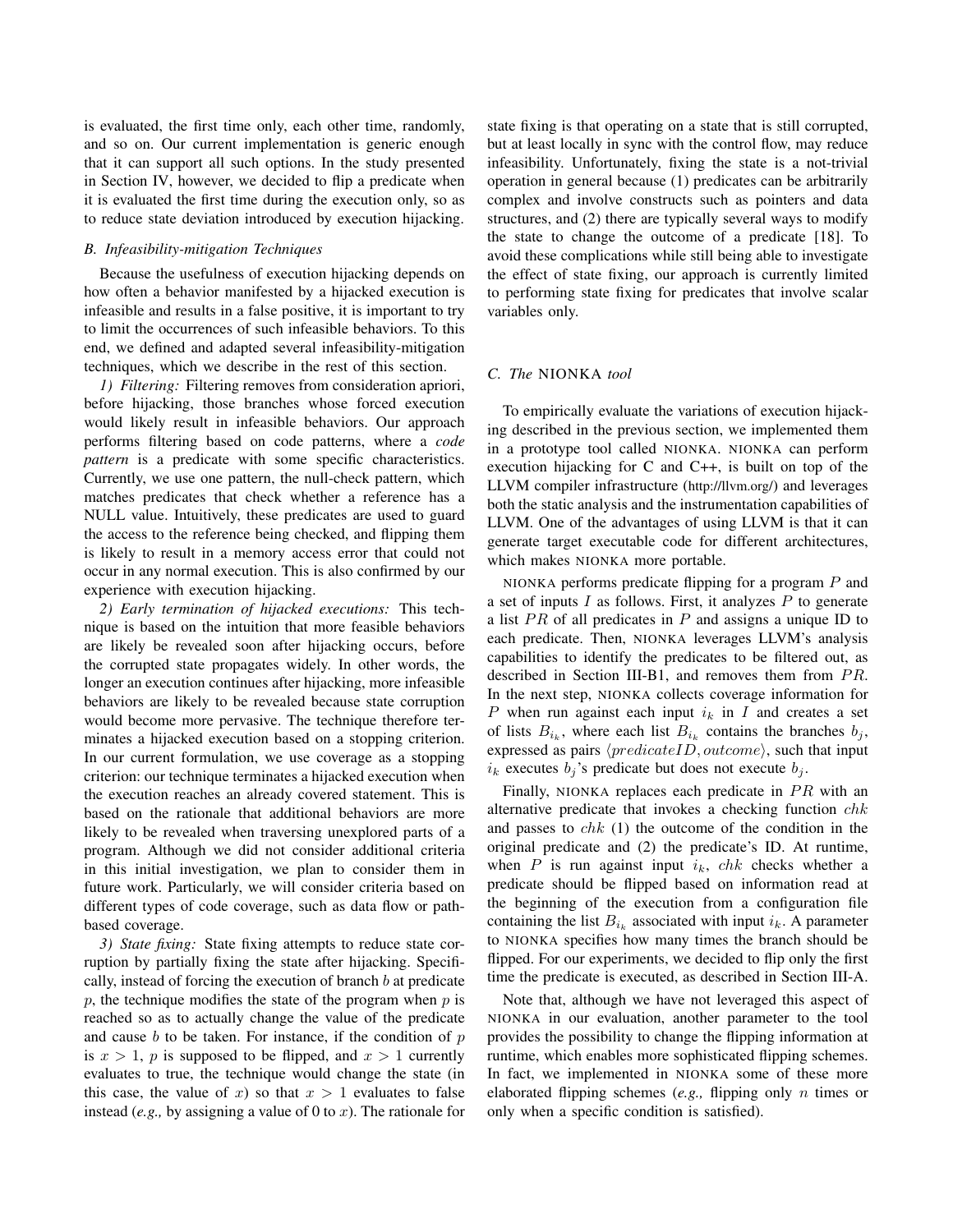## IV. EMPIRICAL EVALUATION

To investigate both the general usefulness of execution hijacking in supporting dynamic analysis and the effectiveness of the different variations of the technique that we considered, we performed an initial empirical evaluation of the approach. We first performed a feasibility study to get initial evidence about the benefits of the technique, which served as support for performing further empirical assessment. In the feasibility study, we applied the technique to the detection of (mutation [24]) faults during testing and obtained encouraging results. We therefore performed a second, more thorough, study, in which we applied execution hijacking to the detection of memory errors [22].

The two studies also let us experiment with two alternative approaches for selecting the branches to flip: directed flipping (where we select specific predicates to flip based on some criterion) and exhaustive flipping (where we flip all predicates whose flipping would increase coverage). In the rest of this section, we present the two studies in detail and also discuss the threats to the validity of our results.

#### *A. Study 1: Fault Detection During Testing*

In this study, we investigated the effectiveness of execution hijacking in improving the results of software testing. More precisely, we investigated the following research question:

**RQ1:** Given a test suite  $I$ , can hijacked executions of the tests in I detect more faults than normal executions of the same tests?

To investigate this question, we selected as a subject  $\text{teas},$ a small program of about 150 lines of code that is part of the Siemens suite [25]. As test suite  $I$  for the study, we used a set of 30 test cases gathered from the Software-artifact Infrastructure Repository (SIR).<sup>3</sup>

Because the study requires the presence of faults, we built a number of faulty versions of tcas using mutation. Specifically, we generated 450 mutants of tcas, where each mutant can be considered a faulty version of the program [26]. From this set, we eliminated those mutants that were detected by either none or all of the 30 test cases considered. By doing this, we eliminated potentially equivalent mutants and mutants for which hijacking would not be required, respectively. The reduced set of mutants contained 226 mutants, each of which was detected by at least one test case. Let  $F$  denote this reduced set of faulty versions (mutants). From now on, we refer to mutants as faulty versions of tcas, each of which contains a fault that corresponds to the difference(s) between that version and the original tcas.

Next, we randomly created test suites of three different sizes,  $I_1$ ,  $I_5$ , and  $I_{10}$ , where the subscript indicates the size of the test suite. (We considered test suites of these sizes because larger test suites would identify all faults, and thus would not benefit from execution hijacking.) We then executed each test case t in each test suite  $I_x$  on each faulty version  $f$  of tcas in  $F$ . For each run, we checked whether t passed or failed—t passed (resp., failed) if  $f$  and tcas produced identical (resp., different) outputs when run against t. Let  $F(I_x) \subseteq F$  be the set of faulty versions revealed by  $\mathcal{E}_n(P, I_x)$ , that is, the faulty versions for which at least one test case in  $I_x$  fails. The  $F(I_x)$  sets represent the effectiveness of the test suites  $I_x$  in detecting the faults in  $F$ .

To determine the effectiveness of execution hijacking, we checked whether the hijacked executions of the test cases in  $I_x$ ,  $\mathcal{E}_h(P, I_x)$ , could identify additional faults not revealed by  $\mathcal{E}_n(P, I_x)$  (*i.e.*, make faulty versions in the set  $F - F(I_x)$ ) fail). Because in this study we were mainly interested in assessing whether execution hijacking can be effective at all, we leveraged our knowledge of the location of the faults in the different versions of tcas to perform directed flipping, as follows. Given (1) a test suite  $I_x$ , (2) a faulty version f whose fault is not revealed by  $I_x$ , and (3) the predicate p on which the fault is control dependent and the corresponding branch b, we re-executed all test cases in  $I_x$  that executed  $p$  but did not cover  $b$ , flipped  $p$  to force  $b$ 's execution, and checked whether the hijacked execution revealed the fault.

Note that this is obviously not a realistic scenario, as the location of faults would not be not known a priori in any normal situation. However, the study can be seen as a simplified version of a scenario in which we use coverage information to direct the execution toward uncovered branches. In such a scenario, we would eventually flip  $p$  and execute  $b$ ; in our scenario, we go directly to  $p$  because the ability of revealing the fault in  $f$  by flipping  $p$  is a necessary condition for execution hijacking to be useful. We investigate other aspects of execution hijacking, such as the generation of potential false positives, in our more extensive second study, discussed in Section IV-B.

To limit the risk that the results may depend on the specific composition of the  $I_x$  test suites considered, we reran the study ten times, by randomly generating a different set of  $I_x$  test suites each time. This resulted in a total of 30 test suites. We present the results of the study for all such test suites in Figure 3.

The figure contains one segmented bar for each test suite, grouped by size of the suite (1, 5, and 10). The maximum height of a bar for a test suite  $T$ , which is always 100%, represents the total set of faults that may covered through hijacking of  $T$ —faults not revealed by  $T$ , but for which at least one test case in  $T$  exercise the predicate that may be hijacked to lead to the fault. The segments within each bar represent, from bottom to top, the percentage of faults discovered by normal executions, discovered by hijacked executions, and not discovered by hijacked executions. For example, for test suite  $I4_1$  (the fourth test suite of size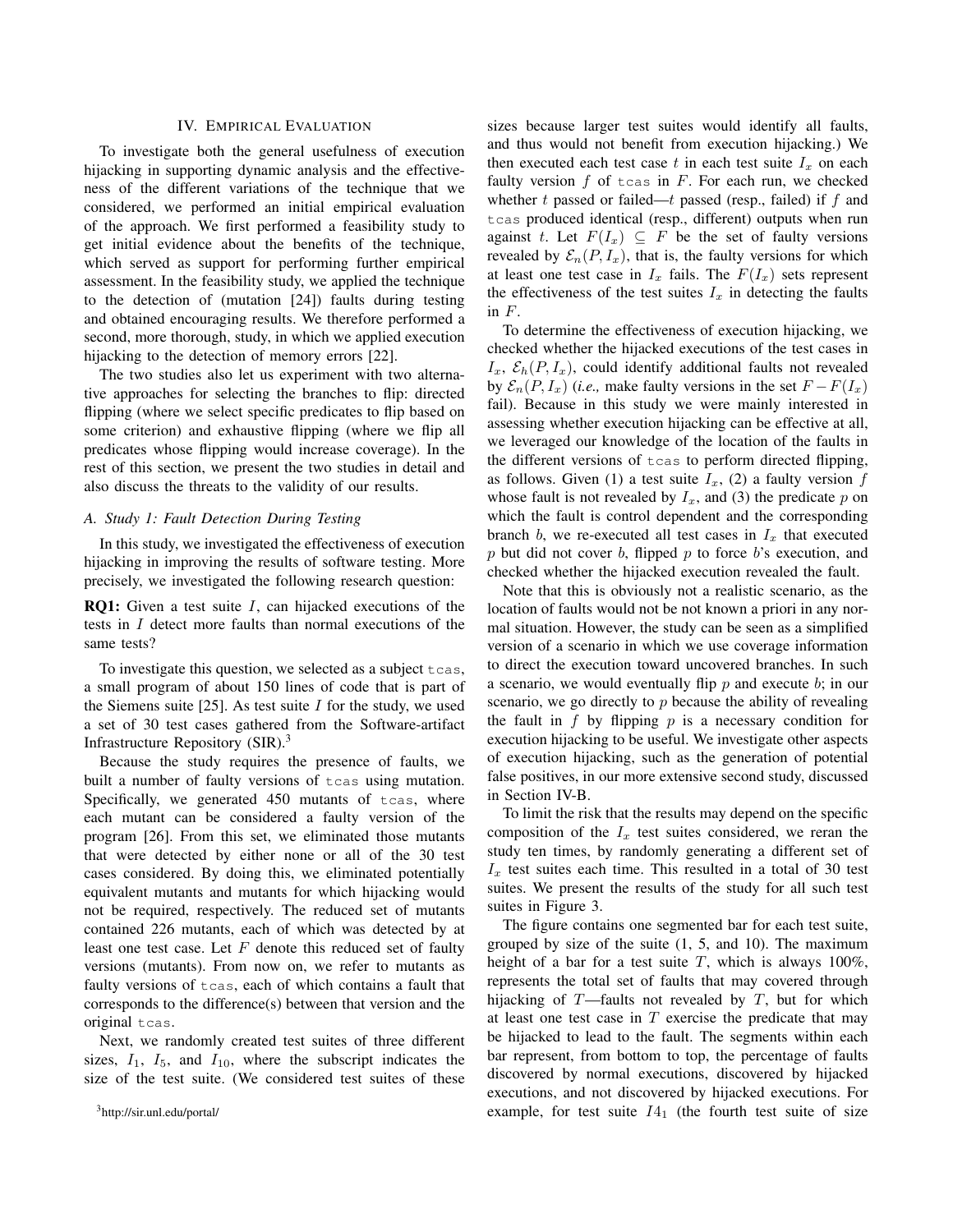![](_page_6_Figure_0.jpeg)

Figure 3. Additional faults detected by hijacked executions of the test suites.

one in the figure), the height of the bar represents 100% of 53 mutants, of which 28 (53%) were detected by normal executions of  $I4_1$ ; the remaining 25 were potential targets for hijacking, and 17 of these (68%) were actually detected by hijacked executions.

Overall, the data in Figure 3 are promising, as they indicate that execution hijacking can improve the effectiveness of an existing test suite. For all of the test suites, execution hijacking can increase the number of faults identified; for 13 test suites, such increase is between 20% and 50% of the targeted faults; for another five test suites the increase is between 50% and 70%; finally, for six test suites the increase is between 90% and 100%. These results, albeit preliminary, justify the more extensive evaluation that we performed in Study 2.

#### *B. Study 2: Detection of Memory Errors*

In this second study, we used NIONKA to investigate the following research questions:

- RQ2: Can execution hijacking increase the effectiveness of dynamic analysis techniques?
- RQ3: Can our infeasibility-mitigation techniques reduce the number of infeasible behavior generated by execution hijacking while still providing benefits?

In the rest of this section, we describe the experiment setup we used to investigate these questions and our results: the dynamic analysis that we targeted, the programs and data we used in our study, and our experiment protocol.

*1) Dynamic analysis targeted:* To investigate our research questions in a concrete context, we first selected a specific dynamic-analysis technique to target in the study. To make sure that our results are relevant, we selected a widely used dynamic-analysis technique: memory error detection. And as a representative of memory error detection techniques, we chose MEMCHECK (http://valgrind.org/info/tools.

Table I INFORMATION ON THE PROGRAMS USED FOR THE STUDY.

| Program | Description              | KLOC. | # Tests | Coverage |
|---------|--------------------------|-------|---------|----------|
| flex    | lexical analyzer         |       | 525     | 50%      |
| grep    | pattern-matching utility |       | 800     | 33%      |
| sed     | stream editor            |       | 360     | 24%      |

html#memcheck), a well-known memory error detector for C and C++ programs based on Valgrind [22]. MEMCHECK can identify a broad range of memory errors: illegal memory accesses (*e.g.,* heap over- and under-runs, stack overflows, and accesses to freed memory), uses of undefined variables, erroneous heap-memory handling (*e.g.,* double frees, mismatches between memory allocations and deallocations), pointer overlaps in memcpy and other related functions, and memory leaks.

*2) Objects of study:* For our study, we used three real and widely-used C programs: flex, grep, and sed. We obtained also these programs, together with test suites for each of them, from the SIR repository.<sup>3</sup> Table I provides, for each program, a concise description (Description), information about its size (KLOC), its number of test cases (# Tests), and the coverage achieved by these test cases (Coverage).

*3) Experiment data:* To collect the data needed for our study, we first ran MEMCHECK on each program P and computed  $memerr(I)$ , the set of memory errors detected by MEMCHECK when running  $P$  against its test suite  $I$ . This error set includes all the memory errors that can be detected on  $P$  given the tool and inputs considered. For  $f$ lex, grep, and sed, the size of  $\mathit{memory}(I)$  is 2, 7, and 5, respectively.

Next, for each program  $P$ , we created different subsets of its test suite  $I$  as follows. We generated all possible subsets  $S_K$  of P's memerr(I) set and, for each  $S_K$ , we identified the subset  $I_{S_k}$  of I of test inputs that reveal all and only the memory errors in  $S_K$ . We then discarded the  $I_{S_k}$  subsets that included all test inputs in  $I$ , which resulted in a final number of 2, 24, and 8  $I_{S_k}$  sets for flex, grep, and sed.

Then, for each subject program  $P$  and each  $I_{s_k}$  for  $P$ , we computed  $\mathit{memberr}(I_{s_k})$ , the set of memory errors detected by MEMCHECK when executed on  $P$  for only the inputs in  $I_{s_k}$ . We also computed memerr<sub>h</sub>( $I_{s_k}$ ), the set of memory errors revealed by execution hijacking when executed on the same set of inputs. We actually computed  $\mathit{memberr}_h(I_{s_k})$  in five different ways, using execution hijacking (1) without any infeasibility mitigation technique enabled, (2) with only filtering enabled, (3) with only early termination enabled, (4) with only state fixing enabled, and  $(5)$  with all infeasibility mitigation techniques enabled.

Figure 4 shows an intuitive view of the data we just described, analogous to the view of execution hijacking we provided in Figure 2. In the figure,  $memerr(\infty)$  indicates the ideal set of all possible memory errors of  $P$ —the set of memory errors that would be exposed by running the program with all possible inputs in its domain. Set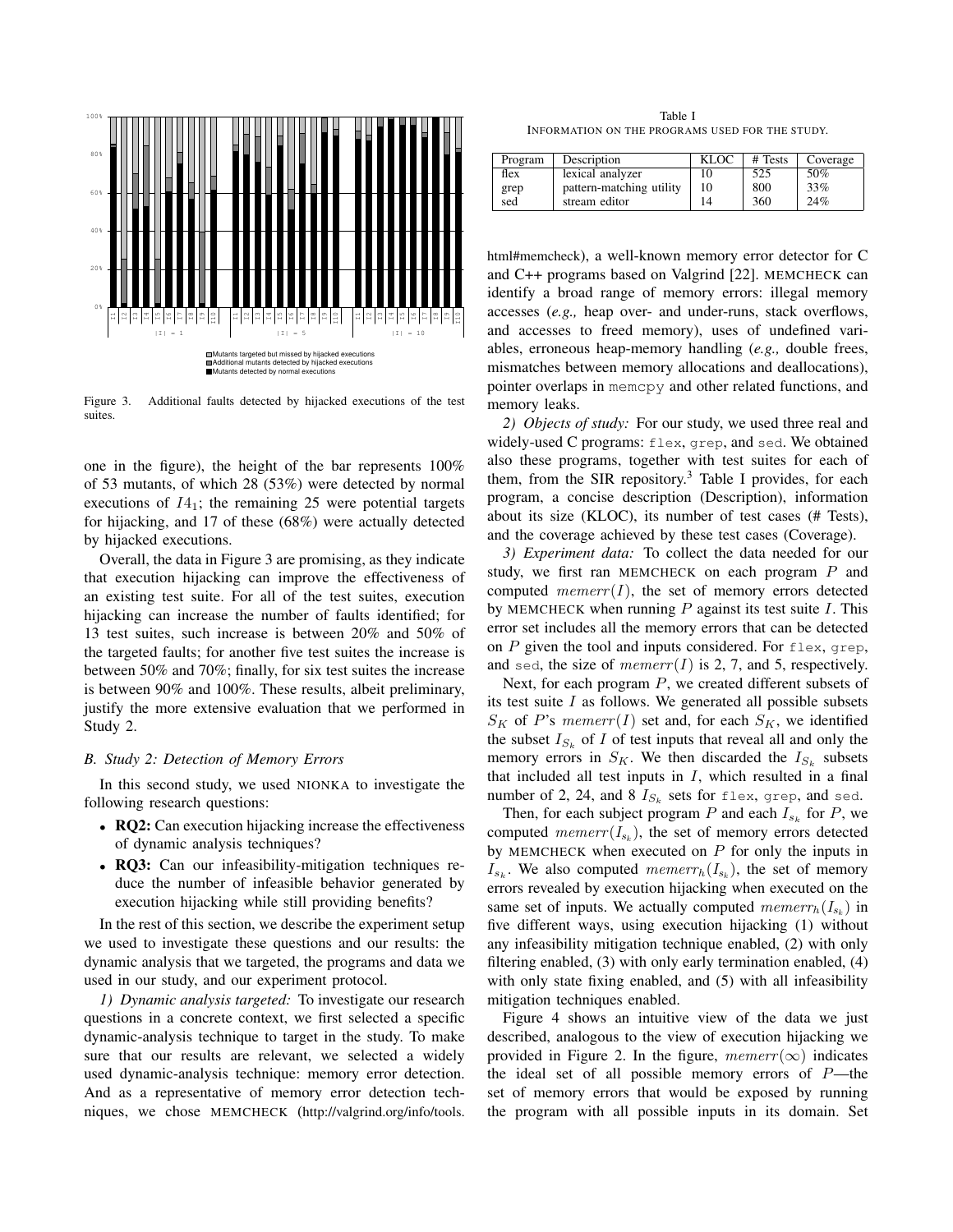![](_page_7_Figure_0.jpeg)

Figure 4. Intuitive view of our experimental settings for the study.

 $\mathit{memerr}(I) \subset \mathit{memerr}(\infty)$  is the set of memory errors that we know because they are reported by MEMCHECK when it analyzes normal executions of  $P$  against its test suite  $I$ . Set  $\mathit{memer}(I_x) \subseteq \mathit{memer}(I)$  is the set of memory errors revealed by normal executions of the subset of test inputs  $I_x \subset I$ . Finally, set *memerr*<sub>h</sub> $(I_x)$  is the set of memory errors computed by the hijacked executions of  $I_x$ .

The errors in  $(memerr(I) \cap memerr_h(I_x) - memerr(I_x))$ indicated as  $Gain(measurable)$  in Figure 4, represent the gain in memory error detection provided by execution hijacking. Because such errors are in  $memory(I)$ , they are definitely true positives, and because they are not in  $memory(I_x)$ , they are not discovered without execution hijacking. Conversely, the memory errors in  $(memerr(I) - memerr<sub>h</sub>(I<sub>x</sub>))$  are true errors that execution hijacking fails to identify; we call this set Missed.

The hijacked executions would typically also reveal additional memory errors that do not appear in  $\mathit{memberr}(I)$  and can be computed as the set  $(memerr_h(I_x) - memerr(I)).$ Such errors can include both additional true positives, indicated as Gain(unknown) in the figure, and false positives, indicated as False positives(unknown). Distinguishing between these two cases requires a manual examination of the results, which can be a difficult and error prone task for somebody who is not familiar with the program at hand. Therefore, we conservatively consider  $Gain(unknown)$  and False positives(unknown) together as a set that we call Unknown, which represents an upper bound on the number of false positives that execution hijacking can generate when applied to memory error detection.

## *C. Results*

The data described in the previous section allows us to answer the two research questions that we are investigating in our study. We discuss each research question separately.

*1) RQ2:* RQ2 investigates whether execution hijacking can increase the effectiveness of dynamic analysis techniques. To address this question, we use the data described in Section IV-B3. More precisely, for each program P considered, we compute the average of Gain(measurable) and *Missed* across all of the subsets  $I_x \subset I$  for P.

 $\blacksquare$  memerr(Ix)  $\blacksquare$  Gain(measurable)  $\blacksquare$  Missed

![](_page_7_Figure_9.jpeg)

Figure 5. Effectiveness of execution hijacking: additional errors detected and missed errors.

In this case, we consider the data collected for execution hijacking run without any infeasibility-mitigation technique enabled, as we are interested in assessing the maximum gain that can be provided by the approach. (We will investigate the trade-offs between gain and infeasibility in Section IV-C2, where we investigate RQ3.)

Figure 5 presents the values of  $memerr(I_x)$ , Gain(measurable), and Missed for the three programs. As the figure shows, execution hijacking always increases the number of (real) memory errors detected by MEMCHECK. For sed, MEMCHECK without execution hijacking detects 48% of the known memory errors, whereas it detects 93% of such errors when run with execution hijacking. For grep, the percentage of detected memory errors increases from 51% to 57%, which is the lowest gain among the three subjects. Finally, for flex, the percentage of detected errors increases from 50% to 75%.

To get a better understanding of the results, we also checked the percentage of the individual subsets of test inputs  $I_x$  for which execution hijacking provided a benefit. We found that execution hijacking was able to increase the number of memory errors revealed by a subset of inputs in 50%, 33%, and 100% of the cases for flex, grep, and sed, respectively.

Overall, these results are encouraging and illustrate the potential of execution hijacking to improve dynamic analysis results. Although NIONKA is more effective on some programs than others, it can increase the number of memory errors detected by MEMCHECK for all of the programs considered. Across programs, NIONKA was able to improve memory error detection for 17 of the 34 input subsets considered, and in most of these cases, the improvements were considerable.

*2) RQ3:* The results for RQ2 show the effectiveness of execution hijacking but do not mention the unknowns (*i.e.,* the upper bound for the number of false positives) that a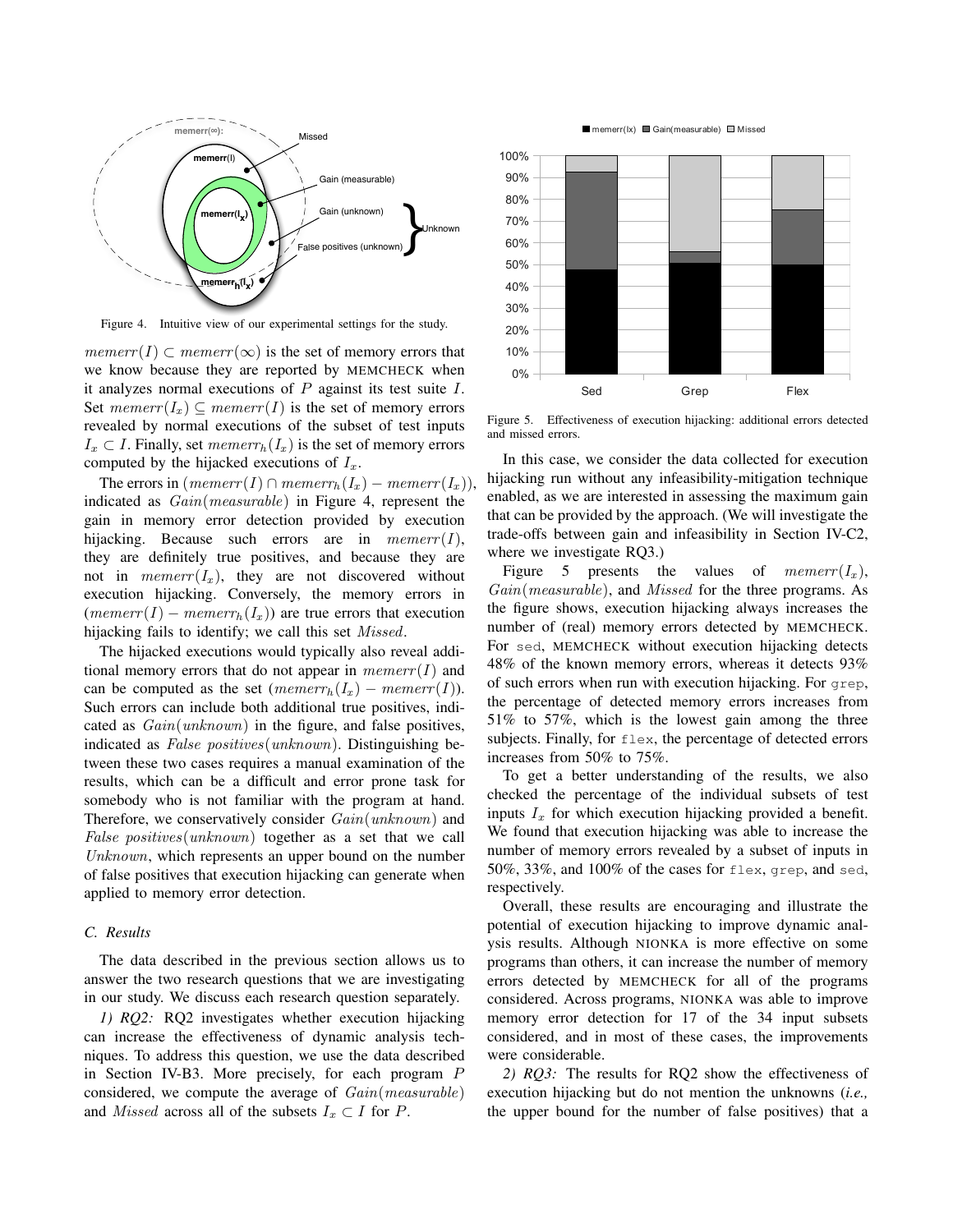![](_page_8_Figure_0.jpeg)

Figure 6. Impact of infeasibility-mitigation techniques on the results of execution hijacking.

dynamic analysis based on execution hijacking can produce when observing infeasible behaviors. In RQ3, we consider such unknowns and investigate whether our infeasibilitymitigation techniques (see Section III-B) can reduce the number of infeasible behaviors generated by execution hijacking, while still providing benefits. Intuitively, when applying those techniques, there exists a trade-off between the gain achieved by execution hijacking and the number of unknown errors reported—although the techniques can reduce the number of unknowns, they can also reduce the gain.

Figure 6 presents, as a segmented bar chart, the data about the memory errors identified using NIONKA in the five configurations discussed in Section IV-B3: (1) without any infeasibility-mitigation technique enabled (original), (2) with only filtering enabled (filter), (3) with only early termination enabled (termination), (4) with only state fixing enabled (fixing), and (5) with all infeasibility-mitigation techniques enabled (combined).

For each subject, the figure contains five bars, one for each configuration, and each bar contains four segments. The bottom segment (Removed TPs) for a given configuration represents the percentage of true positives generated by NIONKA that are eliminated when the infeasibility-mitigation techniques for that configuration are applied. This percentage is 0 in most cases, so the first segment is present only in a few bars. The second segment from the bottom (TPs) is the percentage of true positives revealed by NIONKA that are not affected by the mitigation techniques for that configuration. The third segment (Unknowns) is the percentage of unknowns that the mitigation techniques are not able to eliminate. Finally, the top segment (Removed unknowns) represents the percentage of unknowns that the mitigation techniques do remove. Therefore, the top two segments, considered together, represent the percentage of unknown memory errors generated by MEMCHECK when run with NIONKA and without any mitigation technique enabled.

As the data shows, the total number of unknowns produced

when using execution hijacking without mitigation (original) is fairly large compared to the gain provided, which will likely affect the practical usefulness of the technique. In other words, the gains are not large enough to compensate the effort required to separate true positives and false positives manually. In such cases, developers would not be able to take advantage of execution hijacking to improve dynamic analysis due to excessive noise in the results.

The data also shows that our infeasibility-mitigation techniques can reduce the percentage of unknowns without affecting the gains in most cases. Among the individual techniques, early termination is the most successful at reducing unknowns. This result confirms the intuition that preventing inconsistent states from propagating too extensively can considerably reduce the amount of infeasible behaviors generated.

Conversely, state fixing is the least effective technique, with basically no effect on the number of unknowns. This may be an artifact of the fact that we performed a limited form of state fixing that targets scalar variables only (see Section III-B3). We therefore plan to investigate, in future work, more powerful approaches to state fixing that can handle conditions involving pointers and non-primitive type values.

Filtering's effectiveness is also fairly limited. It provides some help in reducing the number of unknowns for sed and, especially, grep, but it has almost no effect on flex.

Finally, the combined use of all three infeasibilitymitigation techniques provides the best results overall, which is not surprising considering that the three techniques are mostly orthogonal.

Overall, we consider also the results for RQ3 to be encouraging. Although the total number of unknowns is still larger than the number of true positives, which is not ideal, such number is dramatically reduced by the mitigation techniques. Most importantly, the gains provided by execution hijacking are almost unaffected by the mitigation techniques. Based on these findings, and considering that this was our first attempt at improving execution hijacking, we believe that it is possible to define more aggressive mitigation techniques that can further improve the ratio between true positive and unknowns. Furthermore, the number of unknowns is an *upper bound* on the number of false positives, and in fact we expect at least some of the unknowns to be additional true positives.

## *D. Threats to Validity*

The most significant threats to the validity of our results are threats to external validity, which arise when the observed results cannot be generalized to other experimental setups. In our study of memory errors, we used three C programs; in the study of testing, we used one subject. Therefore, we can draw only limited conclusions on how our results might generalize to other programs. Moreover, our current evaluation was limited to two applications of dynamic analysis.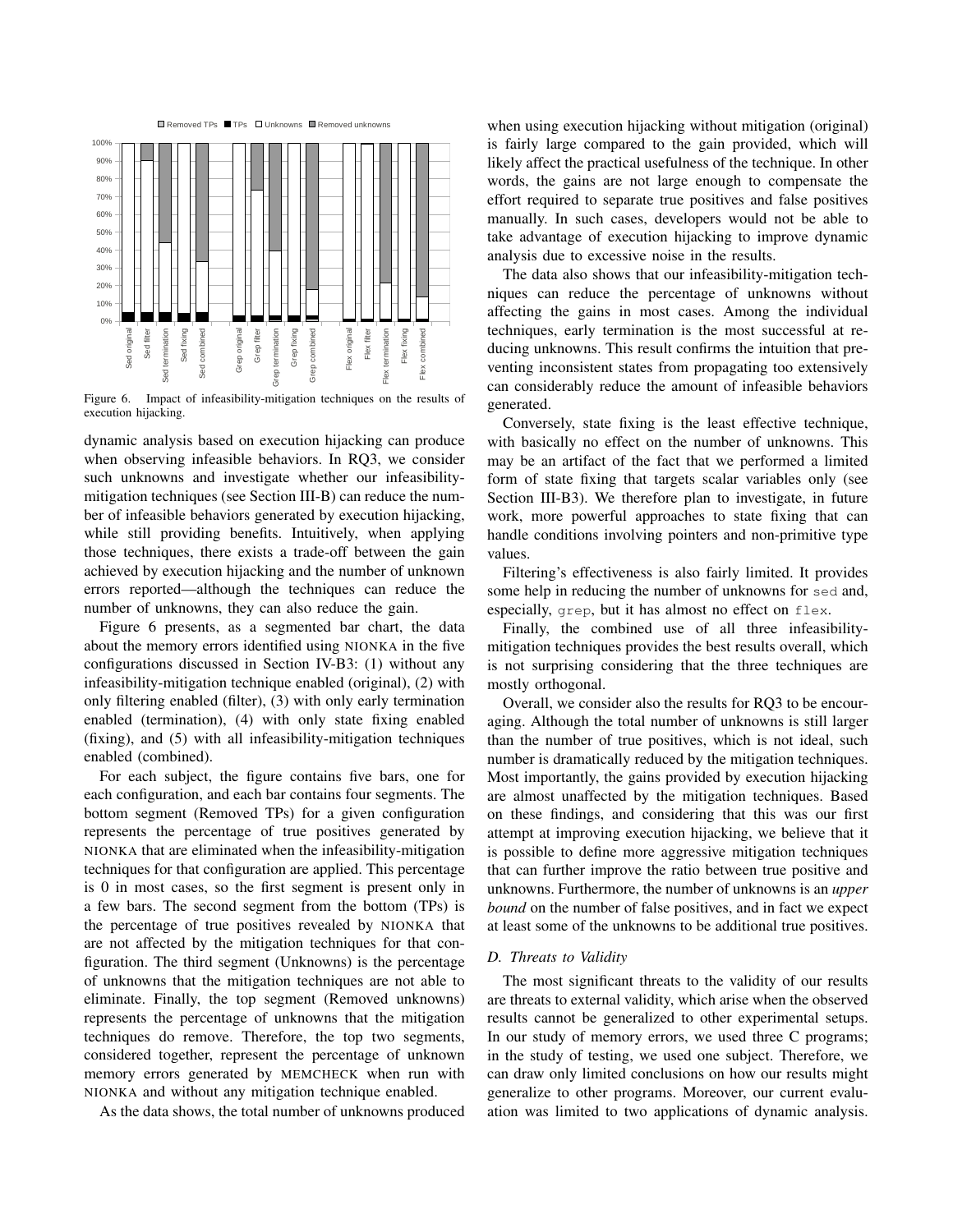The performance of execution hijacking may vary for other kinds of analysis. However, the programs we used are real, widely used programs, and the analyses considered are very popular, which mitigates such threats of external validity.

Threats to internal validity arise when factors affect the dependent variables (the data described in Section IV-B3) without the researchers' knowledge. In our study, such factors are errors in the implementation of the technique. One of the strengths of execution hijacking, especially in its current formulation, is that it does not require sophisticated analysis to be performed, which reduces the risk for implementation errors. Moreover, we extensively tested NIONKA on small examples to gain confidence in its implementation.

#### V. RELATED WORK

The conventional way of exploring new program behaviors is based on test-input generation. Although many advances have been made in automated test-input generation, especially based on techniques that use symbolic execution (*e.g.,* [12], [14], [15]) or a combination of symbolic and concrete execution (*e.g.,* [16], [17]), test-input generation continues to be an expensive and inherently extremely complex task. Systematic exploration of a large number of behaviors using test-input generation is therefore not practical.

Researchers have also investigated ways to observe additional program behaviors by monitoring and/or sampling field executions (*e.g.,* [1], [9]–[11]). The benefit of such techniques is that the field executions represent how the software is actually used by real users, instead of how it was anticipated to be used. Thus, the representativeness of developer-provided test inputs can be significantly enriched. However, practical considerations still limit the applicability of such techniques. Among these, performance and privacy concerns restrict the amount of instrumentation that can be added to, and the data that can be collected from, deployed software.

Execution hijacking is an alternative technique for observing new program behaviors without requiring the monitoring of field executions or the generation of new test inputs. The idea of forcibly altering the outcome of a predicate at runtime has been investigated in the specific contexts of identifying elided conditionals [27], fault localization [28], malware analysis [18], [19], and fault detection [20]. However, these previous investigations have targeted specific contexts and, in some cases, did not share our goal of exploring new program behaviors.

Renieris and colleagues [27] introduced the notion of an elided conditional: a conditional statement whose evaluation is inconsequential. To identify such conditionals, their technique forcibly changes the value of a condition and monitors for differences in the program output. Their goal is not to explore new program behaviors, but rather to identify predicates that have no effect on the program outcome.

Zhang and colleagues [28] present a fault-localization technique that is based on switching a predicate at runtime. Given a failing execution that produces an incorrect output, their technique re-executes the program and switches the outcome of an executed predicate at each execution until either the correct output is produced or all predicates have been switched. Also in this case, the goal of predicate switching is not to explore unseen behaviors, but to identify a program path that can generate a correct output.

Moser and colleagues [18] present, in the context of malware analysis, a technique that uses a single execution to explore multiple program paths. Their goal is to detect malicious program behavior that is difficult to identify using testcase generation (*e.g.,* a malware could perform a malicious activity only on certain dates). Specifically, their approach drives program execution based on how certain inputs (*e.g.,* the content of a file or the current system time) are used to decide the outcome of a predicate  $p$ . By forcing alternative evaluations of  $p$ , their approach can explore whether the program could exhibit malicious behaviors had those external (environmental) conditions been satisfied. Their approach performs consistent state updates, to the extent possible, at  $p$  to ensure that the path traversed after flipping  $p$  does not start from an inconsistent state.

Related to the previous approach is the approach by Wilhelm and Chiueh [19]. They present a system, LIMBO, that uses forced sampled execution to detect kernel rootkits. In a single execution of a kernel driver, LIMBO flips predicates based on a depth-first traversal of the driver's control-flow graph. Unlike the approach of Moser and colleagues, LIMBO does not perform state updates to ensure consistency.

Lu and colleagues [20] present a hardware-supported approach, called PATHEXPANDER, that executes "not-taken" paths to increase path coverage, with the goal of improving fault detection. PATHEXPANDER attempts to reduce the state inconsistency along a not-taken path by fixing the variables used in the condition at which a non-taken path begins. Although related to our approach, the main emphasis of their work is on leveraging hardware support to enable the use of their technique on user platforms.

Finally, techniques that dynamically modify program executions have also been explored for identifying regression faults [29], supporting fault localization [30], detecting concurrency-related faults [31], and assess software robustness through fault injection [32].

The key distinguishing aspect of our work from all these approaches is that we investigate execution hijacking as a general technique for observing new program behaviors without generating new program inputs—that can be applied to different types of dynamic analyses. Specifically, we have evaluated the effectiveness of hijacking for software testing and memory-error detection. Moreover, unlike most existing approaches, we propose several techniques for mitigating the infeasibility problem inherent in execution hijacking.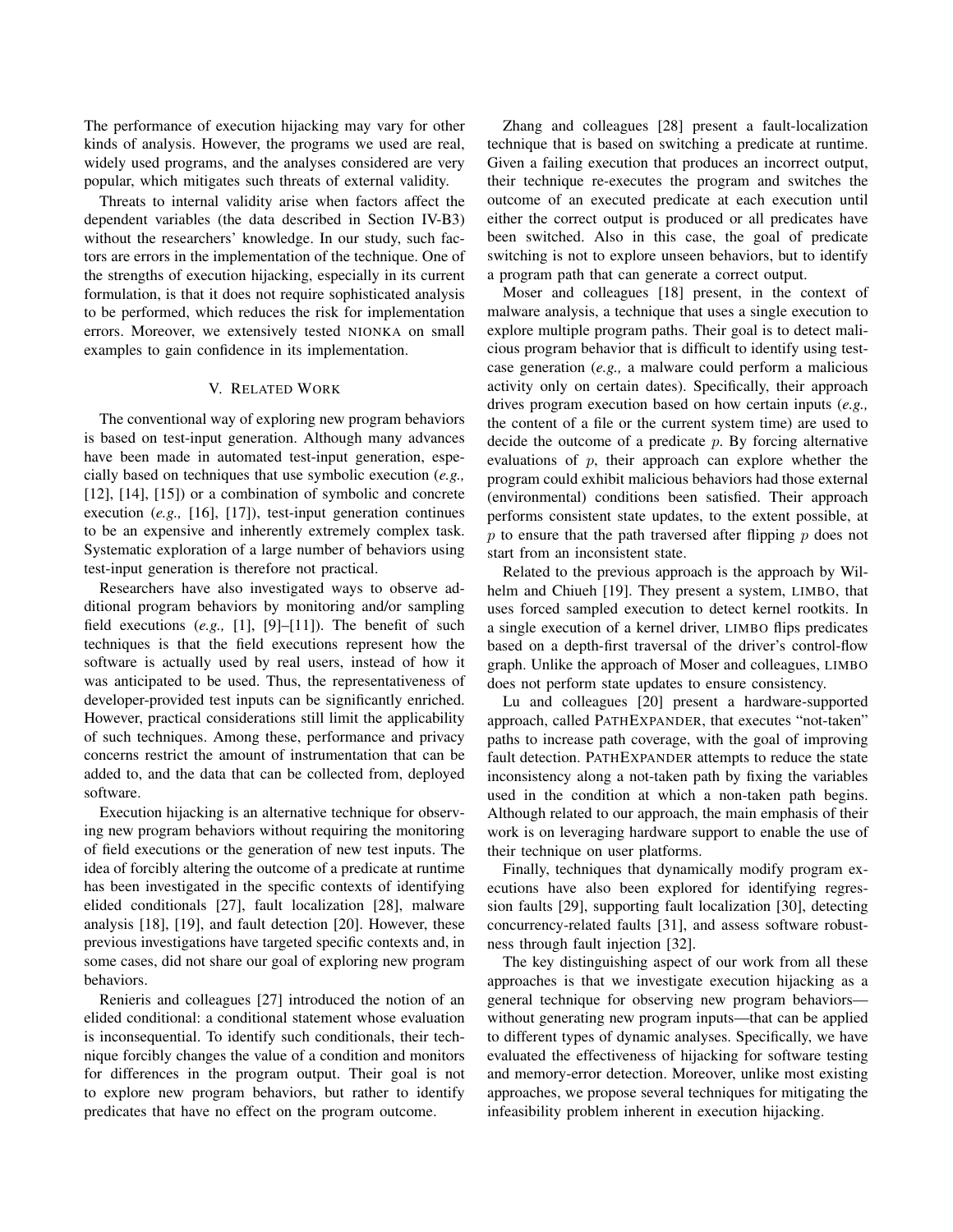## VI. CONCLUSION AND FUTURE WORK

In this paper we presented an approach, called execution hijacking, for improving the effectiveness of dynamic analysis. Execution hijacking forces execution to proceed along unexplored paths by flipping the outcome of predicates at runtime. Although a hijacked execution is infeasible, it can reveal behaviors that could occur in a normal execution with a different input. In such cases, hijacking can enable dynamic-analysis techniques to observe new behaviors without requiring the generation of new program inputs. Execution hijacking can therefore overcome the limitations imposed by the cost and complexity of input generation, which restricts dynamic analyses to observe only a small fraction of a program's behavior.

We also presented a prototype tool, NIONKA, that implements execution hijacking for C and C++ programs and that is freely available.<sup>2</sup> Using NIONKA, we performed an empirical evaluation in which we used NIONKA to improve the effectiveness of software testing and memory error detection, two commonly performed dynamic analysis techniques. Our results, albeit still preliminary, are promising: for the programs, inputs, and analyses considered, execution hijacking was able to improve the results of the analysis. Our results also indicate that hijacking can reveal many unknown behaviors that may not be easy to classify as true or false positives. However, we provided initial evidence that suitably defined infeasibility-mitigation techniques can help reduce the number of unknown behaviors considerably.

Although encouraging, our results are just a first step in this challenging research area, and many interesting directions are still to be explored. In our investigation, we performed a limited evaluation of three different techniques for reducing possibly infeasible behaviors introduced by execution hijacking. Further evaluation of these approaches and investigation of improved techniques—such as more sophisticated state-fixing techniques or techniques that leverage program dependences to perform more aggressive filtering are needed to provide stronger evidence of the usefulness of execution hijacking. Also, our current instantiation of execution hijacking makes certain choices about how many branches to flip in an execution, which branches to flip, and when to flip; other choices for these aspects need to be investigated. In the immediate future, we will perform additional empirical evaluation of the approach by considering more subjects and, especially, more dynamic analyses. In particular, we are currently considering the use of execution hijacking to support dynamic invariant detection [33] and specification mining [7].

Overall, we believe that, if our initial results were to be confirmed by further experimentation, and improved with the development of more effective infeasibility-mitigation techniques, execution hijacking could represent a considerable step forward in the area of dynamic analysis.

#### ACKNOWLEDGMENTS

This work was supported in part by NSF awards CCF-0916605 and CCF-0725202 to Georgia Tech.

#### **REFERENCES**

- [1] B. Liblit, M. Naik, A. X. Zheng, A. Aiken, and M. I. Jordan, "Scalable Statistical Bug Isolation," in *Proceedings of the ACM SIGPLAN Conference on Programming Language Design and Implementation*, 2005, pp. 15–26.
- [2] M. Jump and K. McKinley, "Cork: Dynamic memory leak detection for garbage-collected languages," in *Proceedings of the 34th Annual ACM SIGPLAN-SIGACT Symposium on Principles of Programming Languages*, 2007, pp. 31–38.
- [3] N. Mitchell and G. Sevitsky, "Leakbot: An automated and lightweight tool for diagnosing memory leaks in large Java applications," in *Proceedings of the 17th European Conference on Object-Oriented Programming*, 2003, pp. 351–377.
- [4] W.-K. Chen, S. Bhansali, T. Chilimbi, X. Gao, and W. Chuang, "Profile-guided proactive garbage collection for locality optimization," in *Proceedings of the ACM SIGPLAN Conference on Programming Language Design and Implementation*, 2006, pp. 332–340.
- [5] A. Orso, T. Apiwattanapong, and M. J. Harrold, "Leveraging field data for impact analysis and regression testing," in *Proceedings of the 9th European Software Engineering Conference and 10th ACM SIGSOFT Symposium on the Foundations of Software Engineering*, september 2003, pp. 128–137.
- [6] M. D. Ernst, A. Czeisler, W. G. Griswold, and D. Notkin, "Quickly detecting relevant program invariants," in *Proceedings of the 22nd International Conference on Software Engineering*, 2000, pp. 449–458.
- [7] G. Ammons, R. Bodík, and J. R. Larus, "Mining specifications," in *Proceedings of the 29th ACM SIGPLAN-SIGACT Symposium on Principles of Programming Languages*, 2002, pp. 4–16.
- [8] J. Bowring, A. Orso, and M. J. Harrold, "Monitoring deployed software using software tomography," in *Proceedings of the ACM SIGPLAN-SIGSOFT Workshop on Program Analysis for Software Tools and Engineering*, November 2002, pp. 2–8.
- [9] J. Clause and A. Orso, "A Technique for Enabling and Supporting Debugging of Field Failures," in *Proceedings of the 29th IEEE and ACM SIGSOFT International Conference on Software Engineering*, 2007, pp. 261–270.
- [10] "The GAMMA Project," http://gamma.cc.gatech.edu/, georgia Institute of Technology.
- [11] M. Haran, A. Karr, A. Orso, A. Porter, and A. Sanil, "Applying classification techniques to remotely-collected program execution data," in *Proceedings of the 10th European Software Engineering Conference / 13th ACM SIGSOFT International Symposium on Foundations of Software Engineering*, 2005, pp. 146–155.